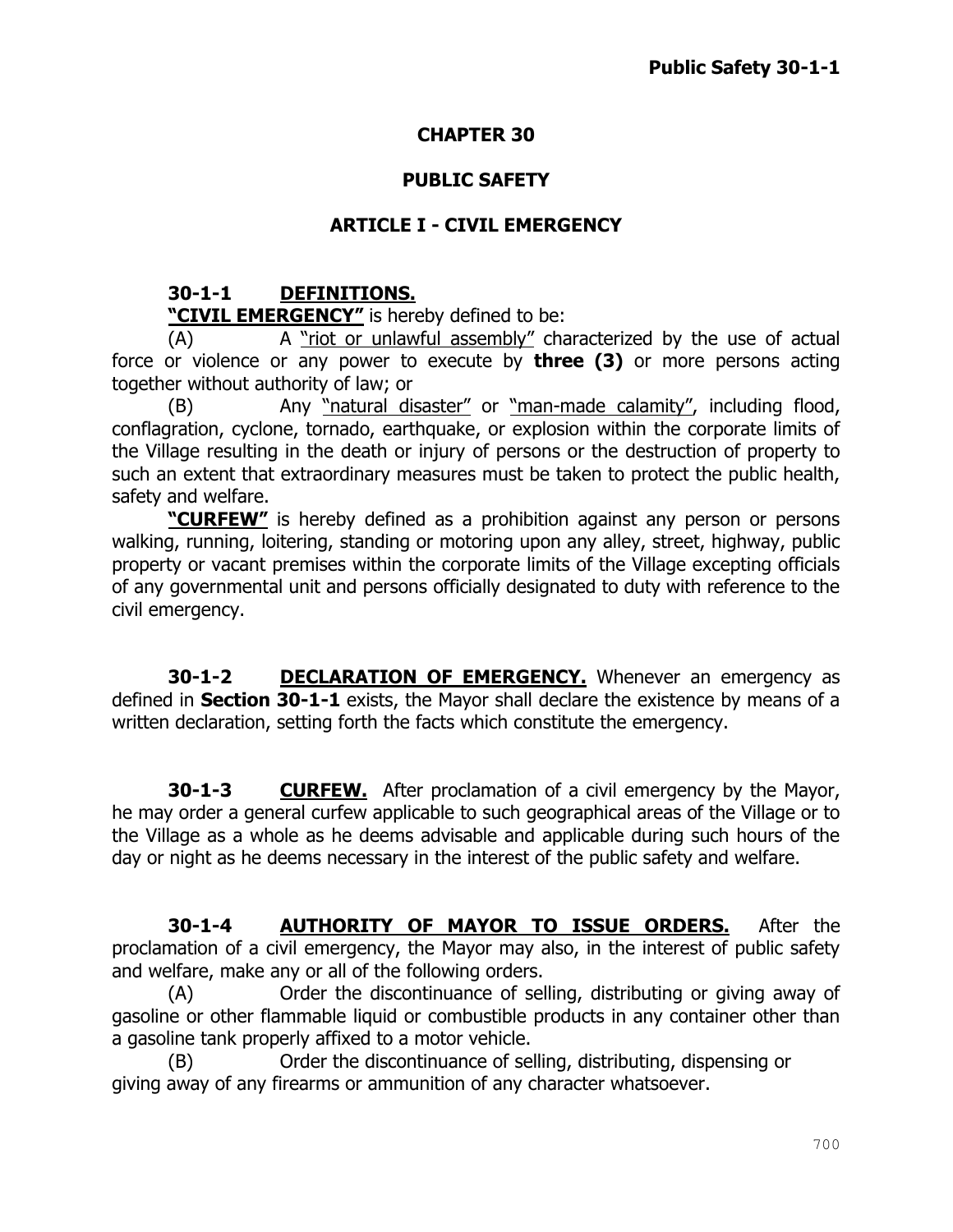(C) Issue such other orders as are imminently necessary for the protection of life and property.

**30-1-5 EFFECTIVENESS.** The proclamation herein authorized shall be effective for a period of **forty-eight (48) hours** unless sooner terminated by a proclamation of the Mayor indicating that the civil emergency no longer exists. The Mayor shall have the power to reproclaim the existence of a civil emergency at the end of each **forty-eight (48) hour** period during the time the civil emergency exists.

**30-1-6 NOTIFICATION.** Upon issuing the proclamation herein authorized, the Mayor shall notify the news media situated within the Village and shall cause **three (3) copies** of the proclamation declaring the existence of the emergency to be posted at the following places within the Village:

- (A) The Village Hall.
- (B) The Post Office.
- (C) The County Courthouse.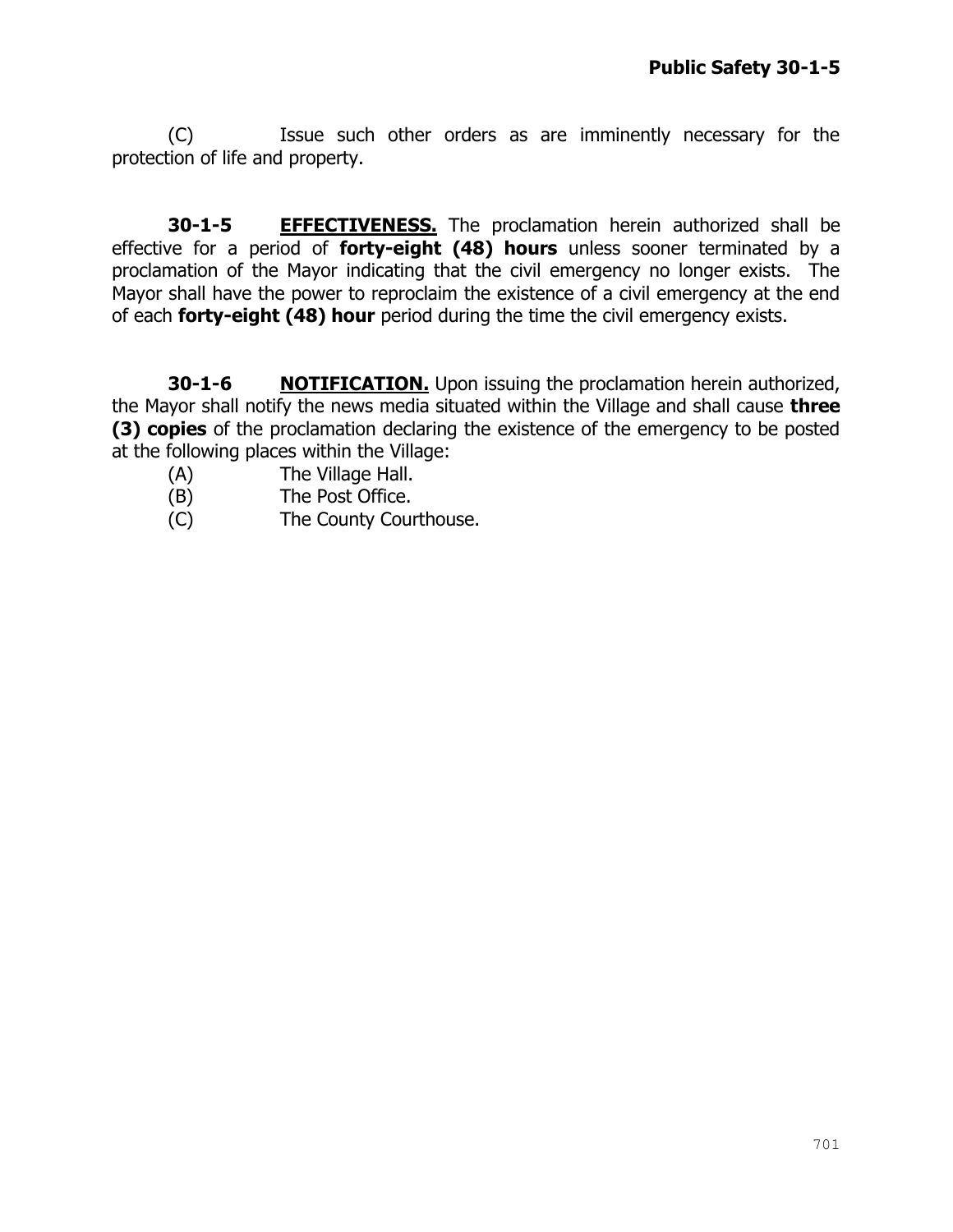## **ARTICLE II - POLICE DEPARTMENT**

**30-2-1 DEPARTMENT ESTABLISHED.** There is hereby established a Police Department of the Village which shall consist of the Mayor, Trustees, Chief of Police and such policemen as may from time to time be appointed by the Mayor with the advice and consent of the Village Board.

**30-2-2 MAYOR TO BE COMMISSIONER OF POLICE.** The Mayor shall be the Commissioner of the Police Department and shall superintend and direct the police generally. The Mayor shall see that the several members of the Department are prompt and faithful in the discharge of their duties and shall, from time to time, take such measures for the protection of the peace and good order of the Village as he may deem necessary, and he shall see that all ordinances thereof are duly observed and enforced.

The Mayor is hereby authorized to appoint such persons of suitable character, as special policemen, whenever in his judgment he shall deem it to be necessary. Special policemen shall have all the powers heretofore granted to members of the Police Department.

**30-2-3 CHIEF OF POLICE; GENERAL POWERS, DUTIES.** It shall be the duty of the Chief of Police to enforce generally all ordinances of the Village as well as to enforce the laws of the State of Illinois; to keep order and prevent disturbances or violations by all persons of this Code; to serve all legal papers and other writs or notices as may be provided for by Court Order or laws of the State of Illinois on behalf of the Village, promptly and efficiently, and to perform all other duties or acts that may be required of him or her by this or any other provision of this Code, either in express terms or such as may be clearly implied, and to obey all instructions of the Mayor and Board pertaining to his official duties.

It shall be the duty of the Chief of Police or any policemen of the Village, while on duty, on hearing or being informed of a violation of any of the laws of the State of Illinois to immediately obtain all of the information relating thereto, and if probable cause exists for the arrest of a suspect, to make such arrest according to the provisions of applicable State law.

It shall be the duty of the Chief of Police or any policemen of the Village, while on duty, on hearing or being informed of a violation of any civil ordinance provided in the Revised Code of Ordinances to immediately obtain all the information relating thereto, and to report the same to the Mayor together with the pertinent facts and proof regarding such violation.

If the Chief of Police or any policeman refuses or neglects to perform any duty required of him by this or any other provision of this Code now in force, or such as may hereafter be passed, he shall be subject to dismissal.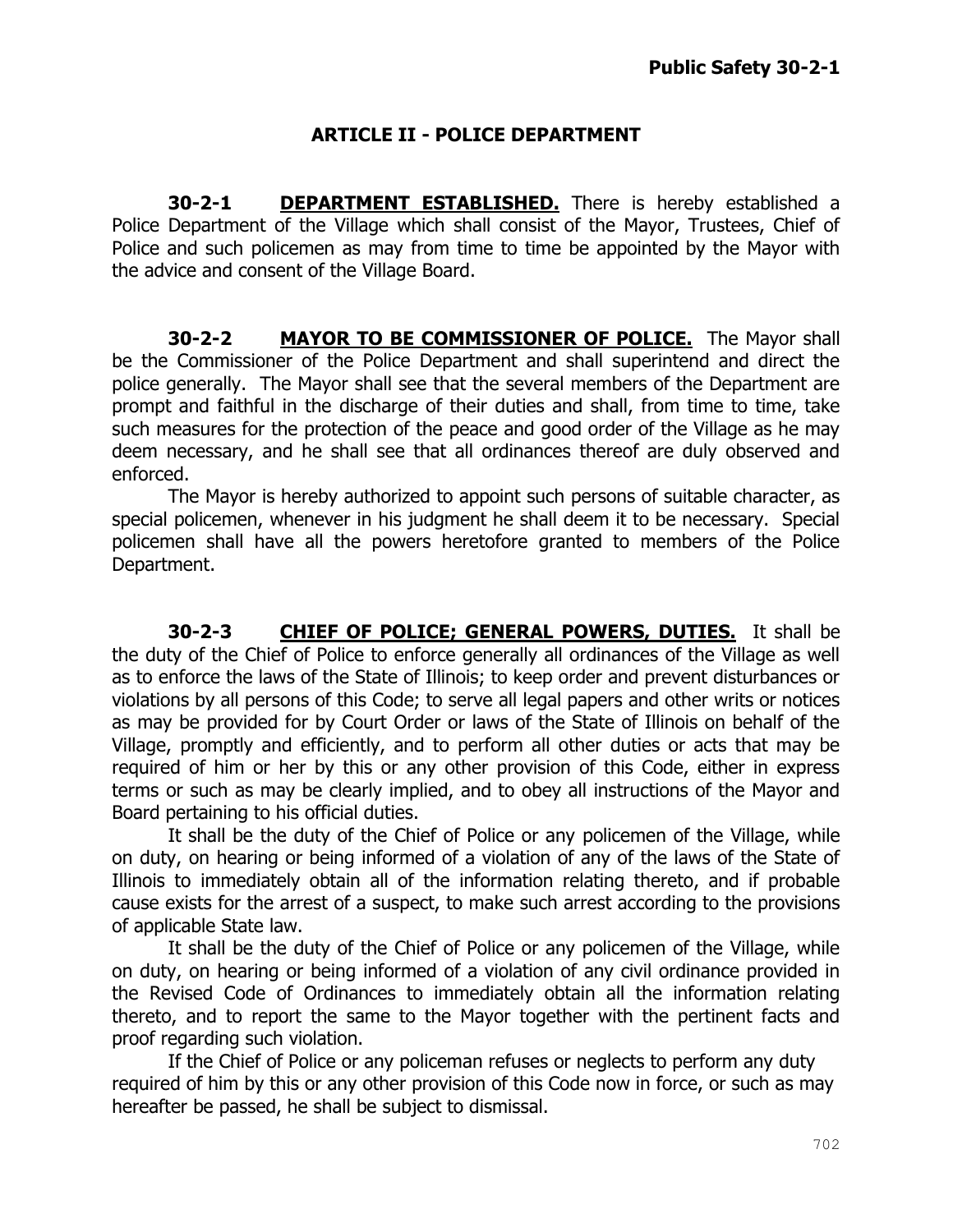**30-2-4 DEPARTMENT POWERS AND DUTIES.** All members of the Police Department shall have power to arrest or cause to be arrested, with or without process, all persons who shall break the peace or be found violating any provision of the Criminal Code of the State of Illinois, and shall have the power to detain such persons, and in an appropriate case, to transport such persons to the Sangamon County Jail.

It shall be the duty of all members of the Police Department to enforce all the provisions of the Criminal Code of the State of Illinois, as well as to preserve peace and good order in the Village.

**30-2-5 POLICE COMMISSIONER; COMPENSATION.** The Chief of Police and all policemen shall be appointed by the Mayor and approved by the Village Board and shall, before they enter upon the discharge of their duties, be commissioned under the corporate seal, signed by the Mayor or presiding officer of the Village Board and Village Clerk, and shall receive such pay for the services as the Village Board from time to time shall allow. **(Effective 11/05/84)**

**30-2-6 DUTIES.** The policeman shall devote his entire time to the performance of the duties of his office and is hereby charged with the preservation of the peace, order and safety of the Village and with the duty of protecting the rights of persons and property and of enforcing all laws and also all orders of the Village Board. He shall take notice of all nuisances, obstructions and defects on the highways or other public places, and shall cause the same to be abated or removed, or immediate notice thereof given to the proper officer whose duty it may be to take action in relation thereto. When requested by the Mayor he shall attend, either in person or by deputy, all meetings of the Village Board, execute all its orders and close the Board Chamber upon the adjournment of that body. He shall also execute all warrants or other legal process required to be executed by him under any ordinance of the Village or laws of the State of Illinois.

**30-2-7 MUTUAL AID CONTRACT.** The Police Department, with the approval of the Village Board, may enter into an agreement to provide police protection to neighboring municipalities.

**30-2-8 SPECIAL POLICEMEN.** The Mayor may, on special occasions when, in his judgment for public peace and order of the Village shall require, appoint and commission any number of special policemen as may be necessary and shall fix in order of their appointment, the time during which each shall serve all such special policemen, during such time, shall possess the powers and exercise the duties of regular police patrolmen; provided that their appointment, if for more than **ten (10) days** shall be subject to the consent of the Village Board in the manner that other appointments to office by the Mayor are subject.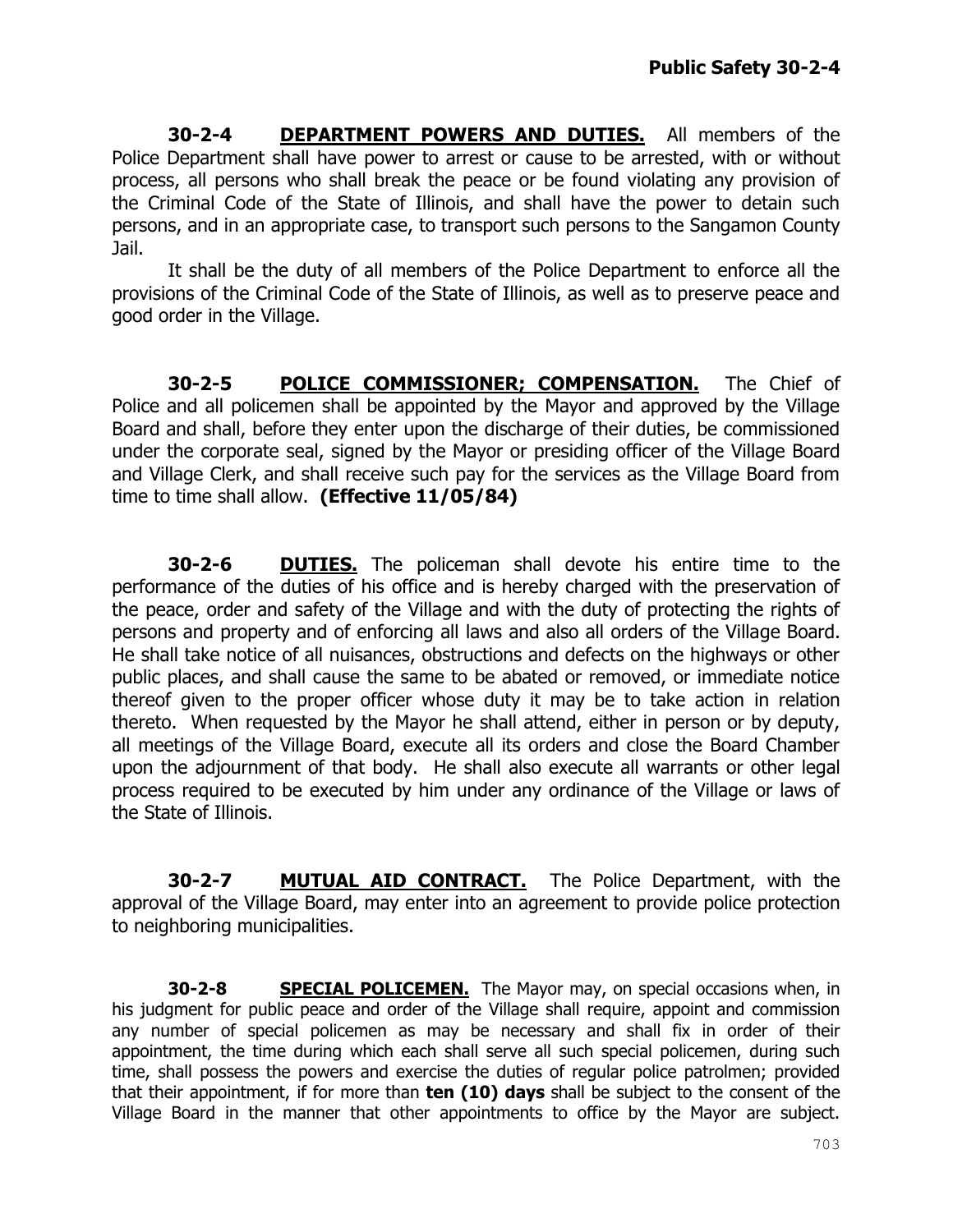Auxiliary policemen shall not carry firearms, except with the permission of the Chief of Police and then only when in uniform and in the performance of their duties. They shall have a current and valid certification for the duties they are required to perform.

**30-2-9 LEGAL PROCESSES.** All police shall have the power and authority to execute Village warrants or other similar legal processes outside the corporate limits of the Village and within such distance therefrom as authorized by law in all cases when any ordinance of the Village Board made pursuant to law shall prescribe a penalty for the violation of any of its provisions by persons residing, acting or doing any business within the limits of the Village.

**30-2-10 ASSISTING POLICE OFFICER.** Every police officer of the Village may, at any time, call upon any able-bodied person(s) above the age of **eighteen (18) years** to aid him in the arresting, retaking or holding in custody of any person guilty of having committed any unlawful act or charged therewith, or to aid such officer in preventing the commission of any unlawful act.

**30-2-11 AIDING FIRE DEPARTMENT.** Every police officer shall aid the fire department by giving the alarm in case of fire and in clearing the streets or grounds in the immediate vicinity of any fire so that the firemen shall not be hindered or obstructed in the performance of their duties.

**30-2-12 FAILURE TO PERFORM.** Any member of the Police Department who shall neglect or refuse to perform any duty required of him by this Code or the rules and regulations of the Department, or who shall be, in the discharge of his official duties, guilty of any fraud, favoritism, extortion, oppressions or willful wrong or injustice, shall be subject to removal from office.

**30-2-13 AIDING IN ESCAPE.** It shall be unlawful for any person in this Village to resist or obstruct any member of the Police Force in the discharge of his duty or to endeavor to do so, in any manner, assist any person in the custody of any member of the Police Department to escape or to attempt to escape from such custody or to attempt to rescue any such person in custody.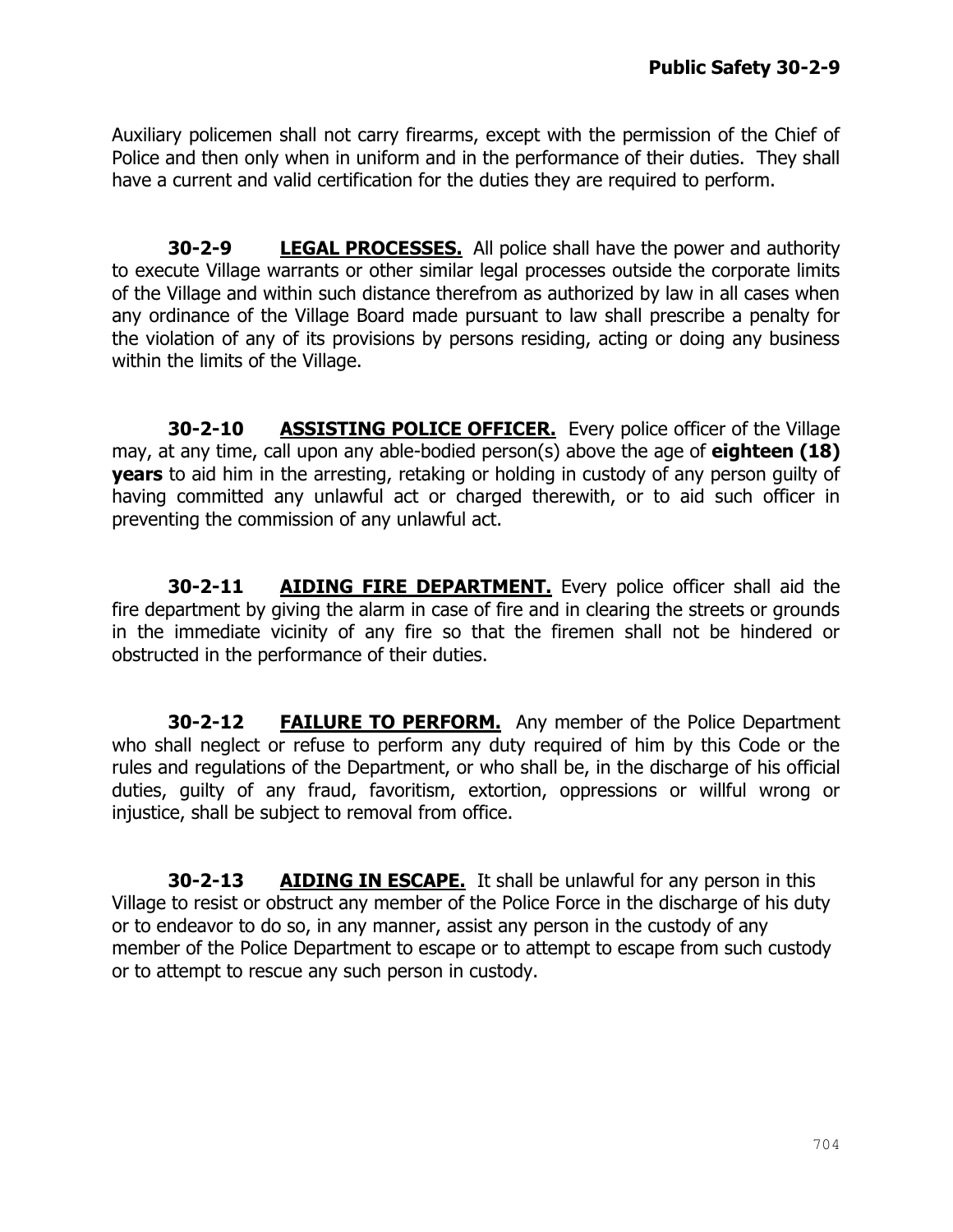**30-2-14 USE OF INTOXICATING LIQUOR.** No member on an active tour of duty or while wearing the official policeman's badge of the Village shall indulge in the use of intoxicating liquor of any kind and intoxication at any time shall be sufficient cause for removal.

**30-2-15 WITNESS FEES.** Any member of the Police Department shall appear as witness whenever this is necessary in a prosecution for a violation of an ordinance or of any state or federal law. No such member shall retain any witness fee for service as witness in any action or suit to which the Village is a party; and fees paid for such services shall be turned over to the Chief of Police who shall deposit the same with the Village Treasurer.

**30-2-16 RULES AND REGULATIONS.** The Chief of Police may make or prescribe such rules and regulations for the conduct and guidance of the members of the Police Department as he shall deem advisable and such rules, when approved by the Mayor, shall be binding on such members.

**30-2-17 STOLEN PROPERTY.** The Chief of Police shall be the custodian of all lost and abandoned or stolen property in the Village.

# **(See 65 ILCS Sec. 5/11-1-2)**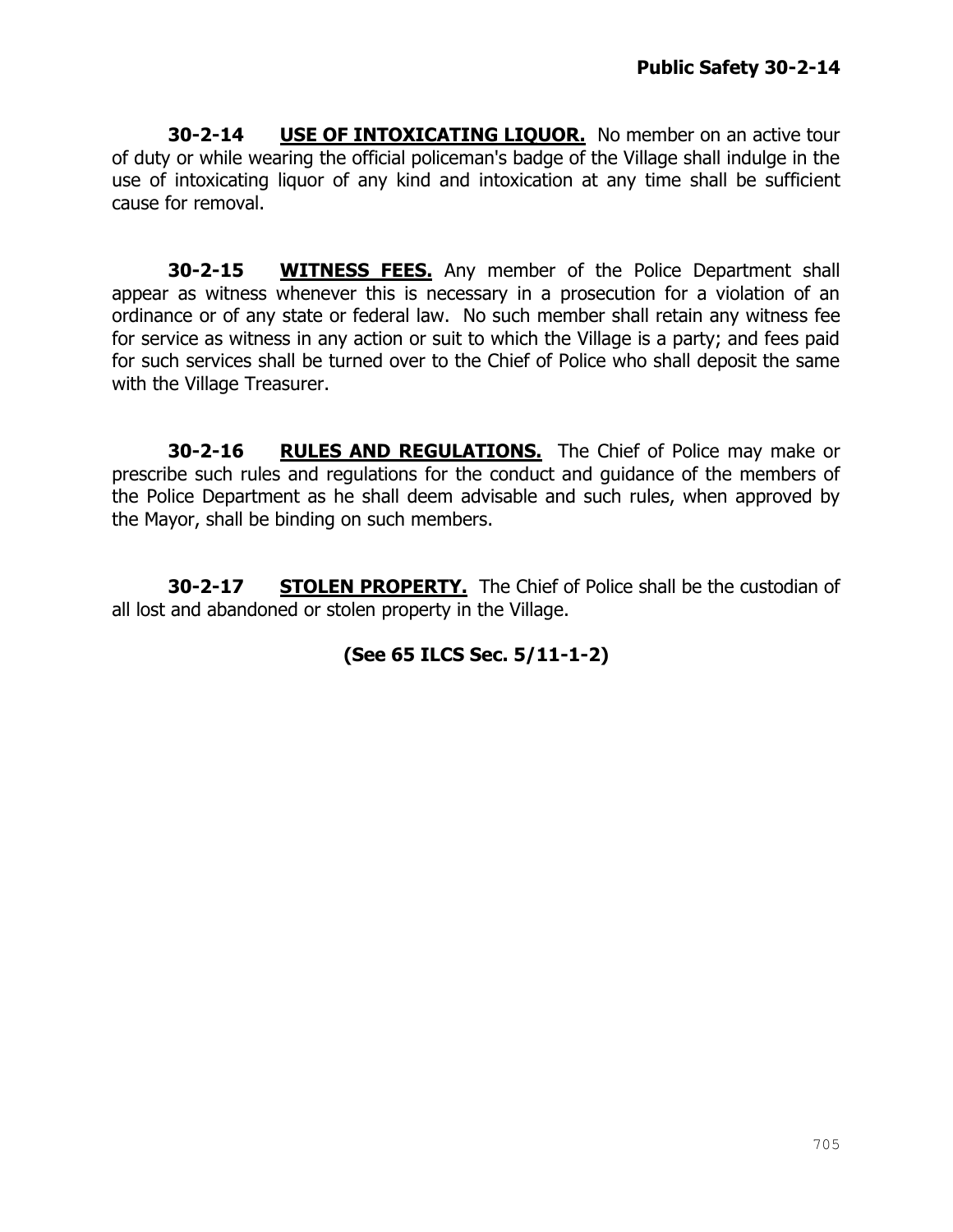# **ARTICLE III**

## **EMERGENCY SERVICES AND DISASTER AGENCY (ESDA)**

### **30-3-1 POLICY AND PROCEDURES.**

(A) Because of the possibility of the occurrence of disasters of unprecedented size and destructiveness resulting from the explosion in this or in a neighboring municipality of atomic or other means from without, or by means of sabotage or other disloyal actions within, or from fire, flood, earthquake, or other natural or man-made causes, and in order to insure that this Municipality will be prepared to and will adequately deal with any such disasters, preserve the lives and property of the people of this Municipality and protect the public peace, health and safety in the event of such a disaster, it is found and declared to be necessary:

- (1) To create a municipal emergency services and disaster agency;
- (2) To confer upon the Mayor or appointed Trustee the extraordinary power and authority set forth under **Article I** of this Chapter **(65 ILCS Sec. 5/11-1-6)**.
- (3) To provide for the rendering of mutual aid to other cities and political subdivisions with respect to the carrying out of emergency services and disaster operations.

(B) Whenever the Mayor or appointed Trustee determines after an investigation that a dangerous situation or a potentially dangerous situation exists which could cause death to individuals or serious injury to property or the health and welfare of public, the Mayor or appointed Trustee may declare that a state of emergency exists. The extraordinary powers may not be exercised until an ordinance shall have been adopted which shall establish standards for the determination by the Mayor or appointed Trustee of when the state of emergency exists and shall provide that the Mayor or appointed Trustee may not exercise such extraordinary power and authority except after signing under oath a statement finding that such standards have been met, setting forth facts to substantiate such findings, describing the nature of the emergency and declaring that a state of emergency exists. This statement shall be filed with the Clerk of the Municipality as soon as practical. A state of emergency shall expire not later than the adjournment of the first regular meeting of the corporate authorities after the state of emergency is declared. A subsequent state of emergency may be declared if necessary.

(C) It is further declared to be the purpose of this Code and the policy of the Municipality that all emergency management programs of this Municipality be coordinated to the maximum extent with the comparable functions of the federal and state governments, including their various departments and agencies, of other municipalities and localities and private agencies of every type, to the end that the most effective preparation and use may be made of the nation's manpower, resources, and facilities for dealing with any disaster that may occur.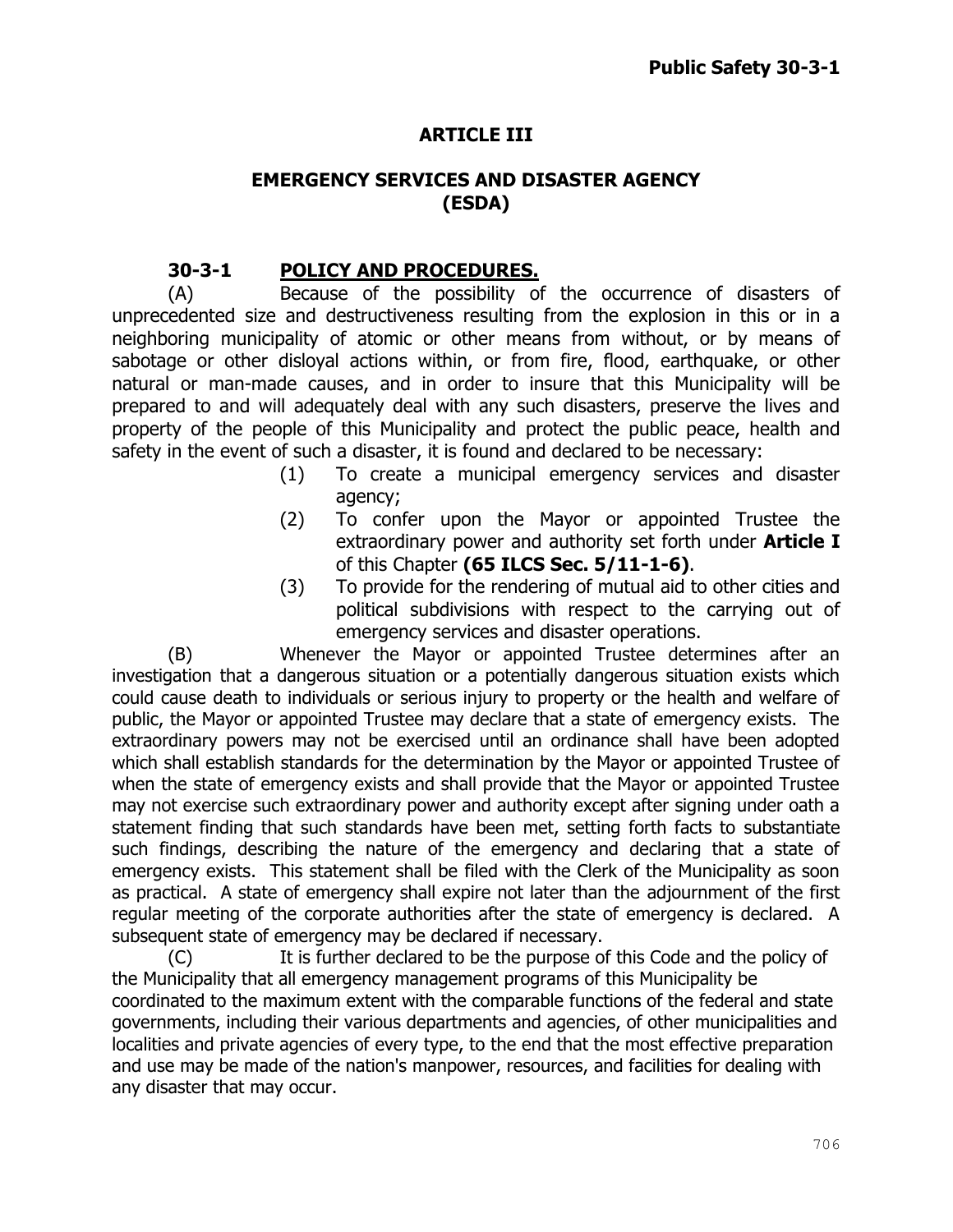**30-3-2 LIMITATIONS.** Nothing in this Code shall be construed to:

(A) Interfere with the course or conduct of a private labor dispute, except that actions otherwise authorized by this Code or other laws may be taken when necessary to forestall or mitigate imminent or existing danger to public health or safety;

(B) Interfere with dissemination of news or comment of public affairs; but any communications facility or organization (including but not limited to radio and television stations, wire services, and newspapers) may be requested to transmit or print public service messages furnishing information or instructions in connection with a disaster;

(C) Affect the jurisdiction or responsibilities of police forces, fire fighting forces, units of the armed forces of the United States, or of any personnel thereof, when on active duty; but state and local emergency operations plans shall place reliance upon the forces available for performance of functions related to disaster emergencies;

(D) Limit, modify, or abridge the authority of the Mayor or appointed Trustee and the Village Board to exercise any other powers vested in them under the constitution, statutes, or common law of this State, independent of or in conjunction with any provisions of this Code.

**30-3-3 DEFINITIONS.** As used in this Code, unless the context clearly indicates otherwise, the following words and terms shall have the definitions hereinafter ascribed:

(A) **Coordinator** means the staff assistant to the Mayor and appointed Trustee with the duty of carrying out the requirements of this Code.

(B) **Disaster** means an occurrence or threat of widespread or severe damage, injury or loss of life or property resulting from any natural or man-made cause, including but not limited to fire, flood, earthquake, wind, storm, hazardous materials spill or other water contamination requiring emergency action to avert danger or damage, epidemic, air contamination, blight, extended periods of severe and inclement weather, drought, infestation, explosion, critical shortages of essential fuels and energy, riot, or hostile military or paramilitary action.

(C) **Emergency Management** means the efforts of this Municipality to develop, plan, analyze, conduct, implement and maintain programs for disaster mitigation.

(D) **Emergency Operations Plan** means the written plan of the Municipality describing the organization, mission and functions of the government and supporting services for responding to and recovery from disasters.

(E) **Emergency Services** means the preparation for and the carrying out of such functions, other than functions for which military forces are primarily responsible, as may be necessary or proper to prevent, minimize, repair and alleviate injury and damage resulting from disasters caused by fire, flood, earthquake, or other man-made or natural causes. These functions including, without limitation, fire-fighting services, police services, emergency aviation services, medical and health services, rescue, engineering, warning services, communications, radiological, chemical and other special weapons defense, evacuation of persons from stricken areas, emergency assigned functions of plant protection,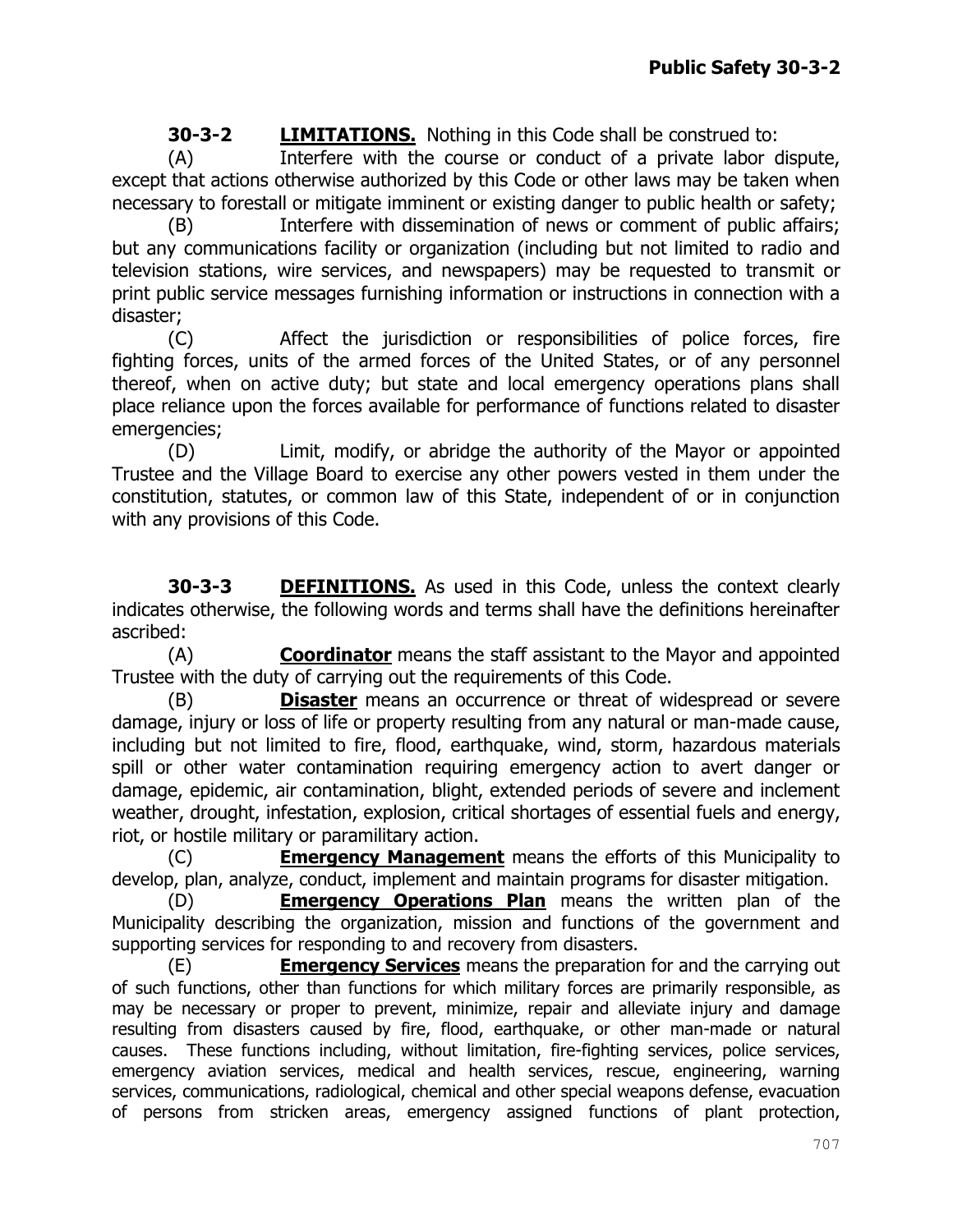temporary restoration of public utility services and other functions related to civilian protection, together with all other activities necessary or incidental to protecting life or property.

(F) **Political Subdivision** means any county, city, village, or incorporated town.

# **30-3-4 EMERGENCY SERVICES AND DISASTER AGENCY.**

(A) There is hereby created an emergency services and disaster agency and a coordinator of the emergency services and disaster agency, herein called the "Coordinator", who shall be the head thereof. The Coordinator shall be appointed by the Mayor or appointed Trustee with the advice and consent of the Board. He shall serve at the pleasure of the Mayor and appointed Trustee.

(B) The Emergency Services and Disaster Agency shall obtain, with Board approval, such technical, clerical, stenographic and other administrative personnel, and may make such expenditures within their appropriation therefor as may be necessary to carry out the purpose of this Code.

(C) The Coordinator, subject to the direction and control of the Mayor and appointed Trustee, shall be the executive head of the Municipal Emergency Service and Disaster Agency, and shall be responsible under the direction of the Mayor or appointed Trustee for carrying out the program for emergency services and disaster operations of this Municipality. He shall coordinate the activities of all organizations for emergency services and disaster operations within this Municipality and shall maintain liaison, and cooperate with, the civil defense and emergency management agencies and organization of the county, other counties and municipalities, and of the federal and state government.

In the event of the absence, resignation, death, or inability to serve by the Coordinator, the Mayor or appointed Trustee or any persons designated by him, shall be and act as Coordinator until a new appointment is made as provided in this Code.

(D) The Municipal Emergency Services and Disaster Agency shall take an integral part in the development and revision of the local emergency operations plan.

(E) In the development of the emergency operations plan, the municipal emergency services and disaster agency shall interrelate with business, labor, industry, agriculture, civic and volunteer organizations, and community leaders.

(F) The Municipal Emergency Services and Disaster Agency shall:

- (1) Determine the requirements of the Municipality for food, clothing and other necessities in the event of an emergency;
- (2) Develop an Emergency Operations Plan that meets the standards promulgated by the Illinois Emergency Management Agency;
- (3) Biannually review and revise the local Emergency Operations Plan;
- (4) Establish a register of persons with types of training and skills in emergency prevention, preparedness, response and recovery;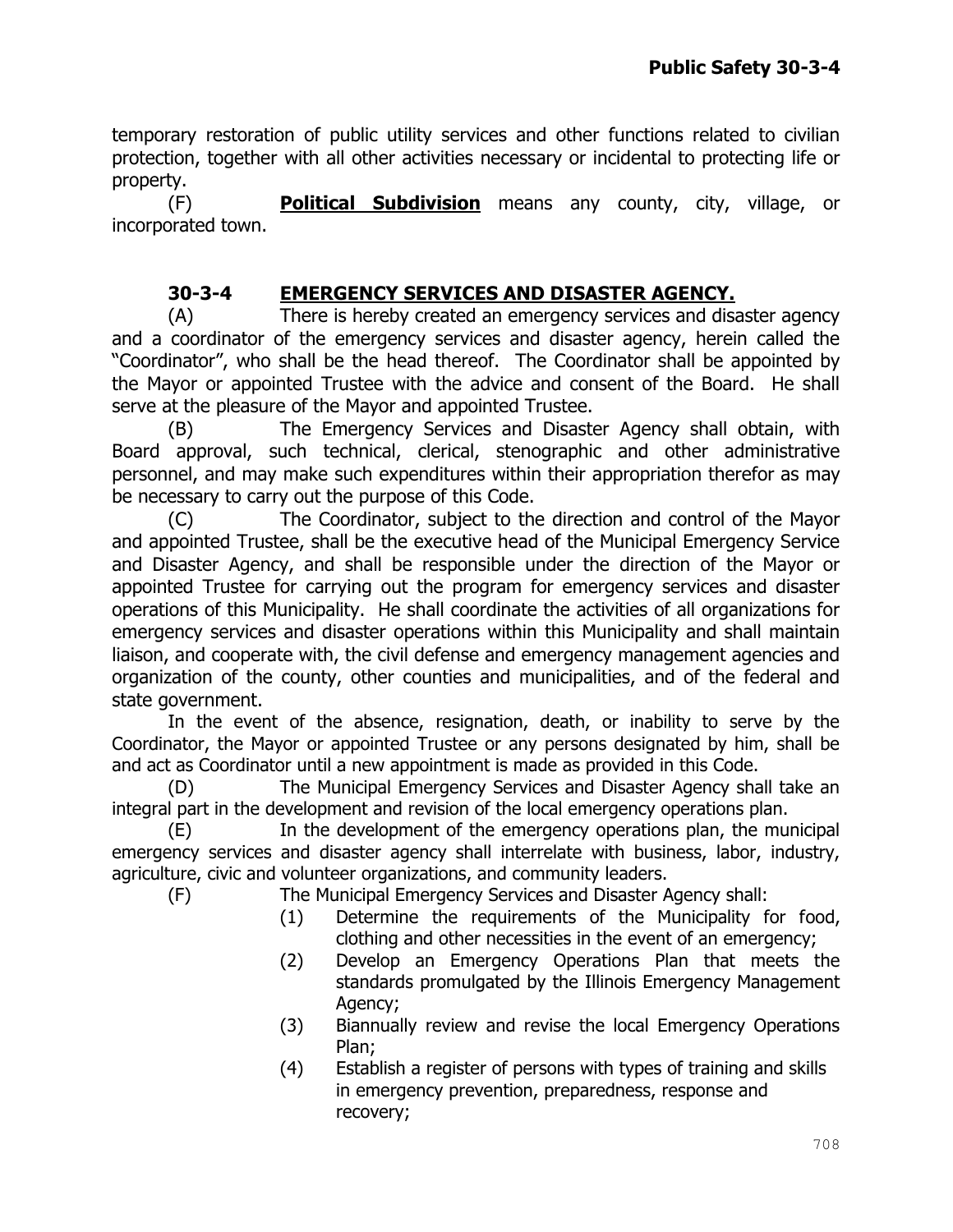- (5) Establish a register of government and private response resources available for use in a disaster;
- (6) Prepare, for issuance by the Mayor or appointed Trustee, ordinances, proclamations and regulations as necessary or appropriate in coping with disasters.
- (7) Cooperate with the federal, state and county government and any public or private agency or entity in achieving any purpose of this Code and in implementing programs for disaster prevention, preparation, response and recovery;
- (8) Initiate and coordinate planning for:
	- (a) The establishment of an emergency operating center;
	- (b) The implementation of a 911 system.
- (9) Do all other things necessary, incidental or appropriate for the implementation of this Code.

## **30-3-5 EMERGENCY SERVICES AND DISASTER POWERS OF THE MAYOR OR APPOINTED TRUSTEE.**

(A) The Mayor or appointed Trustee shall have the general direction and control of the emergency services and disaster agency, and shall be responsible for the carrying out of the provisions of this Code.

(B) In performing his duties under this Code, the Mayor or appointed Trustee is authorized to cooperate with state and federal governments and with other municipalities and political subdivisions in all matters pertaining to emergency services and disaster operations defined in this Code.

(C) In performing his duties under this Code, the Mayor or appointed Trustee is further authorized:

- (1) To make, amend and rescind all lawful necessary orders, rules and regulations of the local disaster plan to carry out the provisions of this Code within the limits of the authority conferred upon him.
- (2) To cause to be prepared a comprehensive plan and program for the emergency management of this Municipality which plan and program shall be integrated into and coordinated with disaster plans of the state and federal governments and other political subdivisions, and which plan and program may include:
	- (a) Prevention and minimization of injury and damage caused by disaster;
	- (b) Prompt and effective response to disaster;
	- (c) Emergency relief;
	- (d) Identification of areas particularly vulnerable to disasters;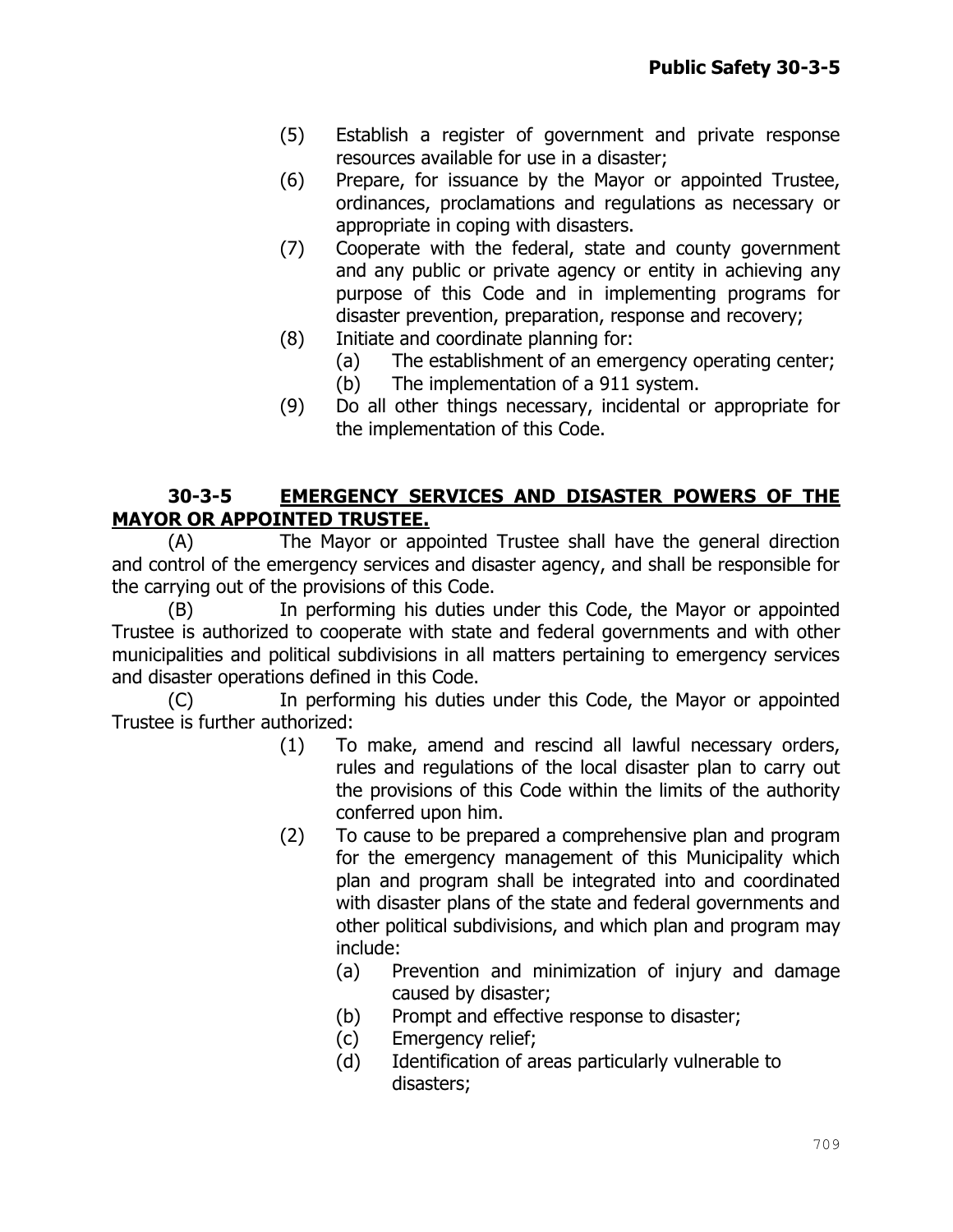- (e) Recommendations for zoning, building and other landuse controls, safety measures for securing permanent structures and other preventive and preparedness measures designed to eliminate or reduce disasters or their impact;
- (f) Assistance to local officials in designing local emergency action plans;
- (g) Authorization and procedures for the erection or other construction of temporary works designed to protect against or mitigate danger, damage or loss from flood, conflagration or other disaster;
- (h) Organization of municipal manpower and chains of command;
- (i) Coordination of local emergency management activities;
- (j) Other necessary matters.
- (3) In accordance with such plan and program for the emergency management of this Municipality, and out of funds appropriated for such purposes, to procure and preposition supplies, medicines, materials and equipment to institute training programs and public information programs, and to take all other preparatory steps, including the partial or full mobilization of emergency services and disaster organizations in advance of actual disaster to insure the furnishing of adequately trained and equipped forces for disaster operations.
- (4) Out of funds appropriated for such purposes, to make such studies and surveys of the industries, resources and facilities in this Municipality as may be necessary to ascertain the capabilities of the Municipality for the emergency management phases of preparedness, response, and recovery, and to plan for the most efficient emergency use thereof.

(D) The Mayor or appointed Trustee is authorized to designate space in a municipal building, or elsewhere for the emergency services and disaster agency as its office.

#### **30-3-6 FINANCING.**

(A) It is the intent of the Village Board and declared to be the policy of the Municipality that every effort shall be made to provide funds for disaster emergencies.

(B) It is the Village Board's intent that the first recourse shall be to funds regularly appropriated to the agency. If the Mayor or appointed Trustee finds that the demands placed upon these funds in coping with a particular disaster are unreasonably great, and the Governor has proclaimed the Municipality a disaster, he may make application for funds from the state disaster relief fund. If monies available from the fund are insufficient, and if the Mayor or appointed Trustee finds that other sources of money to cope with the disaster are not available or are insufficient, he shall issue a call for an immediate session of the Village Board for the purpose of enacting ordinances as the Village Board may deem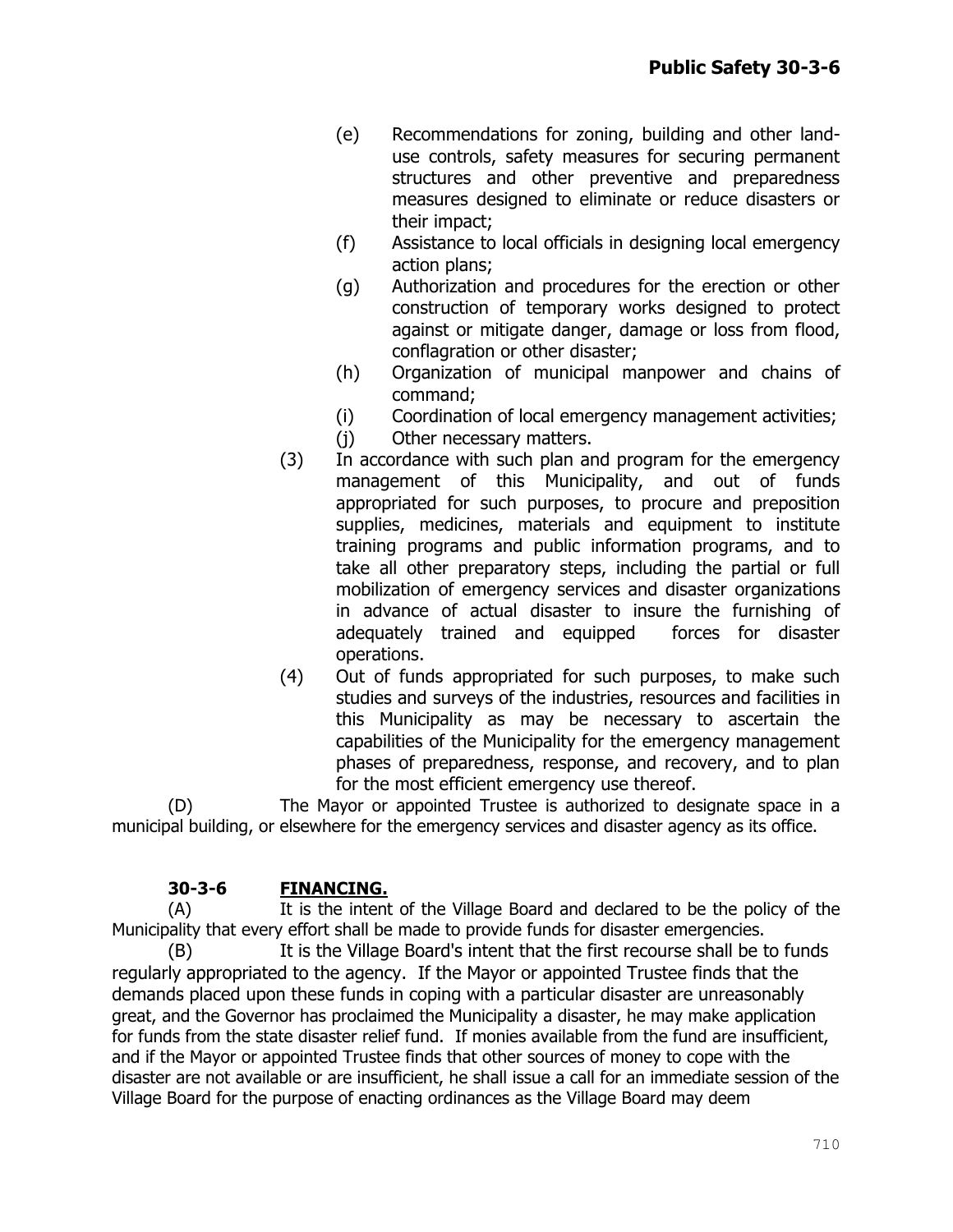necessary to transfer and expend monies appropriated for other purposes, or borrow monies from the United States Government or other public or private sources. If less than a quorum of the members of the Village Board is capable of convening in session to enact such ordinances for the transfer, expenditure or loan of such monies, the Mayor or appointed Trustee is authorized to carry out those decisions until such time as a quorum of the Village Board can convene.

(C) Nothing contained in this Section shall be construed to limit the Mayor's authority to apply for, administer and expend grants, gifts, or payments in aid of disaster prevention, preparedness, response or recovery.

# **30-3-7 LOCAL DISASTER EMERGENCIES.**

(A) A local disaster emergency may be declared only by the Mayor or appointed Trustee or Village Board. If declared by the Mayor or appointed Trustee, it shall not be continued for a period in excess of **seven (7) days** except by or with the consent of the Village Board. Any order or proclamation declaring, continuing or terminating a local disaster emergency shall be given prompt and general publicity, and shall be filed promptly with the Municipal Clerk.

(B) The effect of a declaration of a local disaster emergency is to activate any and all applicable local emergency operations plans and to authorize the furnishing of aid and assistance thereunder.

(C) During a local disaster emergency, the Mayor or appointed Trustee may suspend the provisions of any municipal ordinance prescribing procedures for the conduct of municipal business, or the orders, rules and regulations of any municipal agency, if strict compliance with the provisions of any ordinance, rule or regulation would in any way prevent, hinder or delay necessary action in coping with the emergency, as authorized by **"The Illinois Emergency Management Agency Act"**, provided that, if the Village Board meets at such time, he shall act subject to the directions and restrictions imposed by that body.

**30-3-8 TESTING OF DISASTER WARNING DEVICES.** The testing of disaster devices including outdoor warning sirens shall be held only on the first Tuesday of each month at **10 o'clock** in the morning.

#### **30-3-9 MUTUAL AID ARRANGEMENTS BETWEEN POLITICAL SUBDIVISIONS.** The Coordinator for emergency services and disaster operations may, in collaboration with other public agencies within his immediate vicinity, develop or cause to be developed mutual aid arrangements with other political subdivisions, municipal corporations or bodies politic within this State for reciprocal disaster response and recovery in case a disaster is too great to be dealt with unassisted. The mutual aid shall not, however, be effective unless and until approved by each of such political subdivisions, municipal corporations or bodies politic as are parties thereto, in the manner provided by law, and unless and until filed with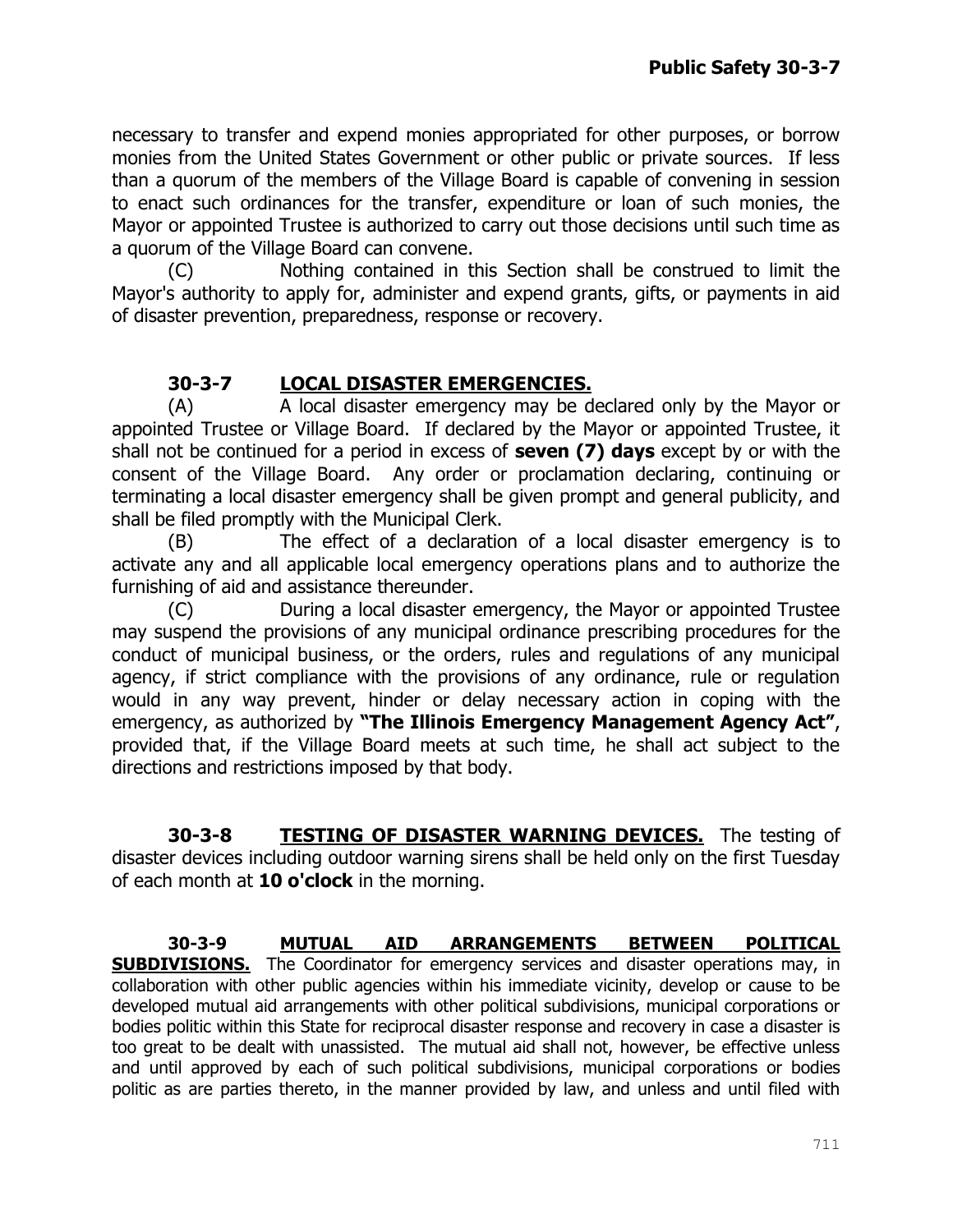and approved in writing by the state director. Such arrangements shall be consistent with the state and local emergency management operations plan and program, and in the event of such disaster as described in **Section 30-3-3** of this Code, it shall be the duty of each local and department for emergency services and disaster operations to render assistance in accordance with the provisions of such mutual aid arrangements.

**30-3-10 COMMUNICATIONS.** The local Emergency Services and Disaster Agency shall ascertain what means exist for rapid and efficient communications in times of disaster emergencies. The agency shall consider the desirability of supplementing these communications resources or of integrating them into a comprehensive system or network. In studying the character and feasibility of any system or its several parts, the agency shall evaluate the possibility of multipurpose use thereof for general municipal and local governmental purposes. The agency shall make recommendations to the Mayor or appointed Trustee as appropriate.

**30-3-11 IMMUNITY.** Neither the Municipality, the agency or any member thereof or any person acting at their direction, engaged in any emergency services and disaster operations or disaster activities, while complying with or attempting to comply with this Code or any rule or regulations promulgated pursuant to this Code is liable for the death of or any injury to persons, or damage to property, as a result of such activity. This Section does not, however, affect the right of any person to receive benefits to which he would otherwise be entitled under this act under the Worker's Compensation Act or the Worker's Occupational Diseases Act, or under any pension law, and this Section does not affect the right of any such person to receive any benefits or compensation under any Act of Congress.

**30-3-12 PROFESSIONS, TRADES AND OCCUPATIONS.** If such disaster as is described in **Section 30-3-3** occurs in this Municipality and the services of persons who are competent to practice any profession, trade or occupation are required in this Municipality to cope with the disaster situation and it appears that the number of persons licensed or registered in this Municipality to practice such profession, trade or occupation may be insufficient for such purpose, then any persons who are licensed elsewhere to practice any such profession, trade or occupation may, if a member of another political subdivision rendering aid in this Municipality pursuant to the order of the head of that political subdivision and upon the request of the Municipality, or if otherwise requested so to do by the Mayor or appointed Trustee or the Coordinator of this Municipality, during the time the disaster condition continues, practice such profession, trade or occupation in this Municipality without being licensed or registered in this Municipality.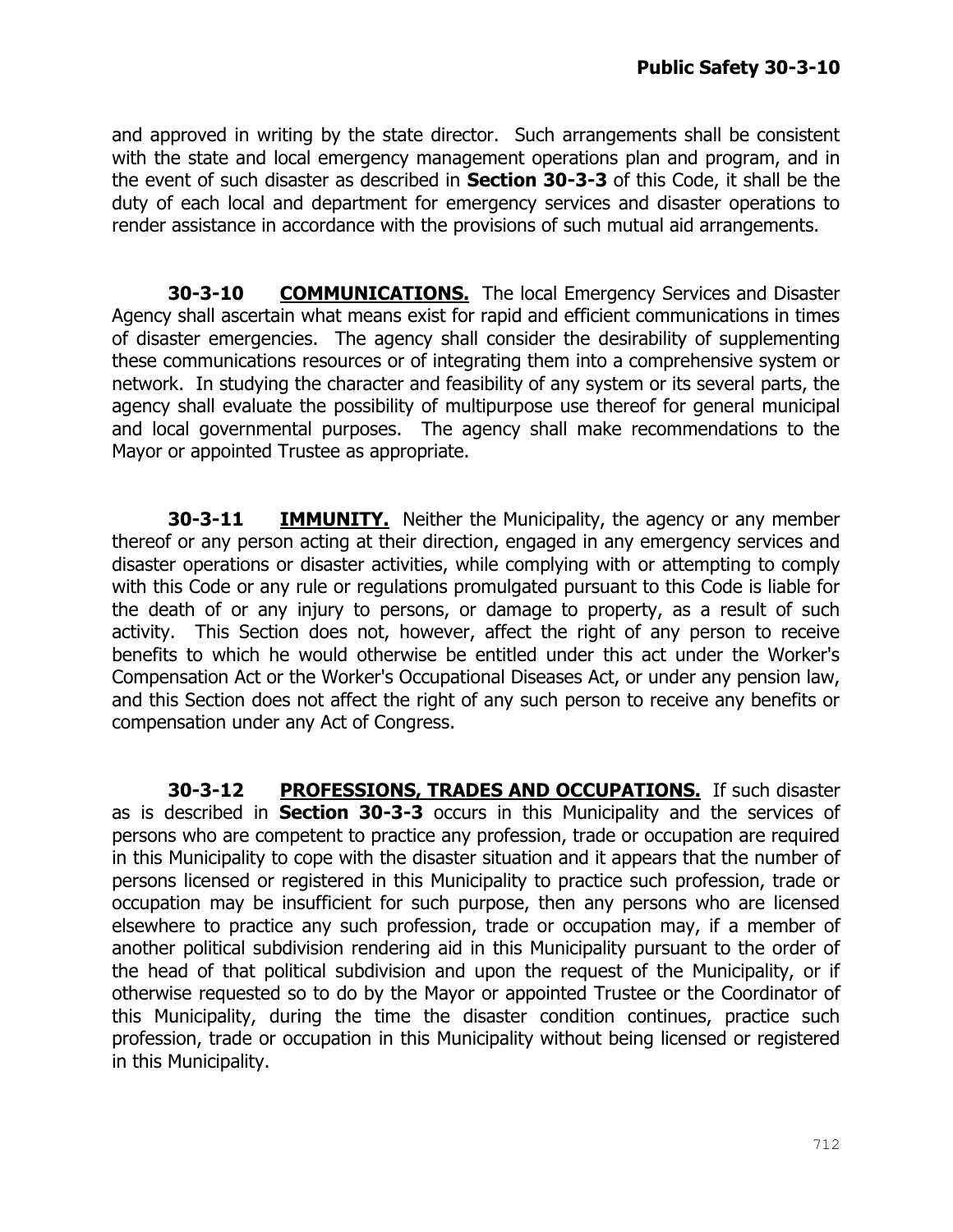**30-3-13** APPROPRIATIONS AND LEVY OF TAX. The Village Board may make appropriations for emergency services and disaster operations in the manner provided by law for making appropriations for the ordinary expenses of such political subdivision. The Village Board may also levy for emergency services and disaster operations a tax not to exceed **.05%** of the full, fair cash value as equalized or assessed by the Department of Revenue on all taxable property in the Municipality for the current year. However, the amount collectible under such a levy shall in no event exceed **Twenty-Five Cents (\$0.25)** per capita. The annual tax shall be in addition to and in excess of the amount authorized to be levied for general corporate purposes.

# **30-3-14 AUTHORITY TO ACCEPT SERVICES, GIFTS, GRANTS OR**

**LOANS.** Whenever the federal or state governments, or any agency or officer thereof, or whenever any person, firm or corporation shall offer to the Municipality services, equipment, supplies, materials or funds by way of gift or grant for purposes of emergency management, the Municipality, acting through the Mayor or through its Village Board, may accept such offer and upon such acceptance the Mayor or the Village Board may authorize any officer of the Municipality to receive such services, equipment, supplies, materials or funds on behalf of the Municipality.

# **30-3-15 ORDERS, RULES AND REGULATIONS.**

(A) The Mayor or appointed Trustee shall file a copy of every rule, regulation or order and any amendment thereof made by him pursuant to the provisions of this Code in the office of the Municipal Clerk. No such rule, regulation or order, or any amendment thereof, shall be effective until **ten (10) days** after such filing; provided, however, that upon the declaration of such a disaster emergency by the Mayor as is described in **Section 30-3-7**, the provision relating to the effective date of any rule, regulation order or amendment issued pursuant to this Code and during the state of such disaster emergency, is abrogated, and said rule, regulation, order or amendment shall become effective immediately upon being filed with the Municipal Clerk, accompanied by a certificate stating the reason for the emergency.

(B) The Emergency Services and Disaster Agency established pursuant to this Code, and the Coordinator thereof, shall execute and enforce such orders, rules and regulations as may be made by the Governor under authority of the Illinois Emergency Management Agency Act. The local Emergency Services and Disaster Agency shall have available for inspection at its office all orders, rules and regulations made by the Governor, or under this authority. The State Emergency Management Agency shall furnish such orders, rules and regulations to the agency.

**30-3-16 UTILIZATION OF EXISTING AGENCY, FACILITIES AND PERSONNEL.** In carrying out the provisions of this Code, the Mayor or appointed Trustee and the Coordinator of the emergency services and disaster agency are directed to utilize the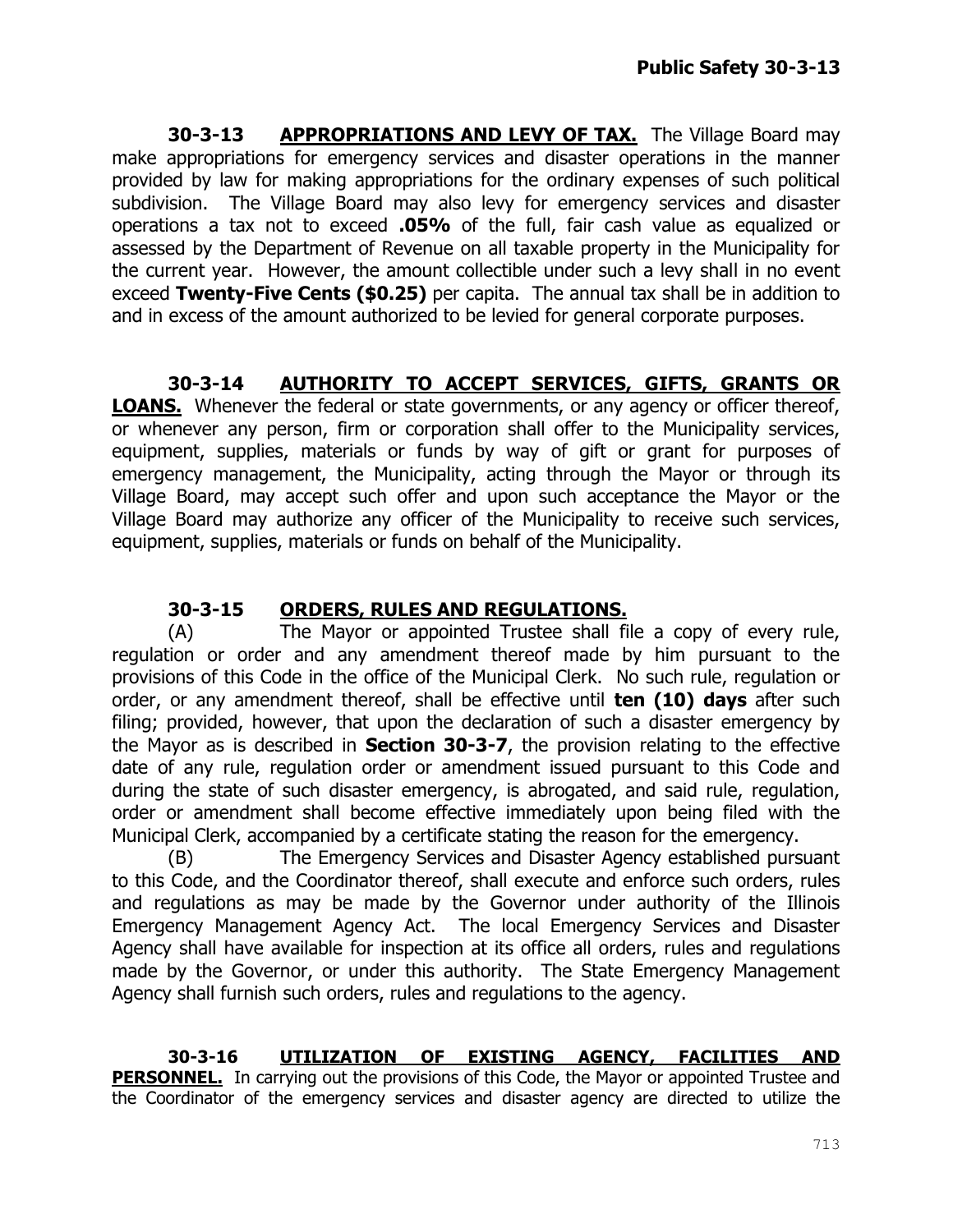services, equipment, supplies and facilities of existing departments, offices and agencies of the Municipality to the maximum extent practicable, and the officers and personnel of all such departments, offices and agencies are directed, upon request, to cooperate with and extend such services and facilities to the coordinator and the emergency services and disaster agency.

**30-3-17 SEVERABILITY.** If any provision of this Code or the application thereof to any person or circumstances be held invalid, such invalidity shall not affect such other provisions or applications of the ordinance which can be given effect without the invalid provision or application, and to this end the provisions of this Code are hereby declared to be severable.

# **30-3-18 NO PRIVATE LIABILITY.**

(A) Any person owning or controlling real estate or other premises who voluntarily and without compensation grants a license or privilege, or otherwise permits the designation or use of the whole or any part or parts of such real estate or premises for the purpose of sheltering persons during an actual or impending disaster, or a mock or practice disaster response activity together with his successors in interest, if any, shall not be civilly liable for negligently causing the death of, or injury to, any person on or about such real estate or premises under such license, privilege or other permission, or for negligently causing loss of, or damage to, the property of such person.

(B) Any private person, firm or corporation and employees and agents of such person, firm or corporation in the performance of a contract with, and under the direction of, the Municipality under the provisions of this Code, shall not be civilly liable for causing death of, or injury to, any person or damage to any property except in the event of willful misconduct.

(C) Any private person, firm or corporation, and any employee or agency of such person, firm or corporation, who renders assistance or advice at the request of the Municipality, shall not be civilly liable for causing the death of, or injury to, any person or damage to any property except in the event of willful misconduct. The immunities provided in Subsection (C) shall not apply to any private person, firm or corporation, or to any employee or agent of such person, firm or corporation whose act or omission caused in whole or in part such actual or impending disaster and who would otherwise be liable therefore.

**30-3-19 SUCCESSION.** In the event of the death, absence from the Municipality or other disability of the Mayor or appointed Trustee preventing him from acting under this Code or for any other municipal purpose, and until the office is filled in the manner prescribed by law, the Coordinator of the Emergency Services and Disaster Agency shall succeed to the duties and responsibilities of the Mayor or appointed Trustee.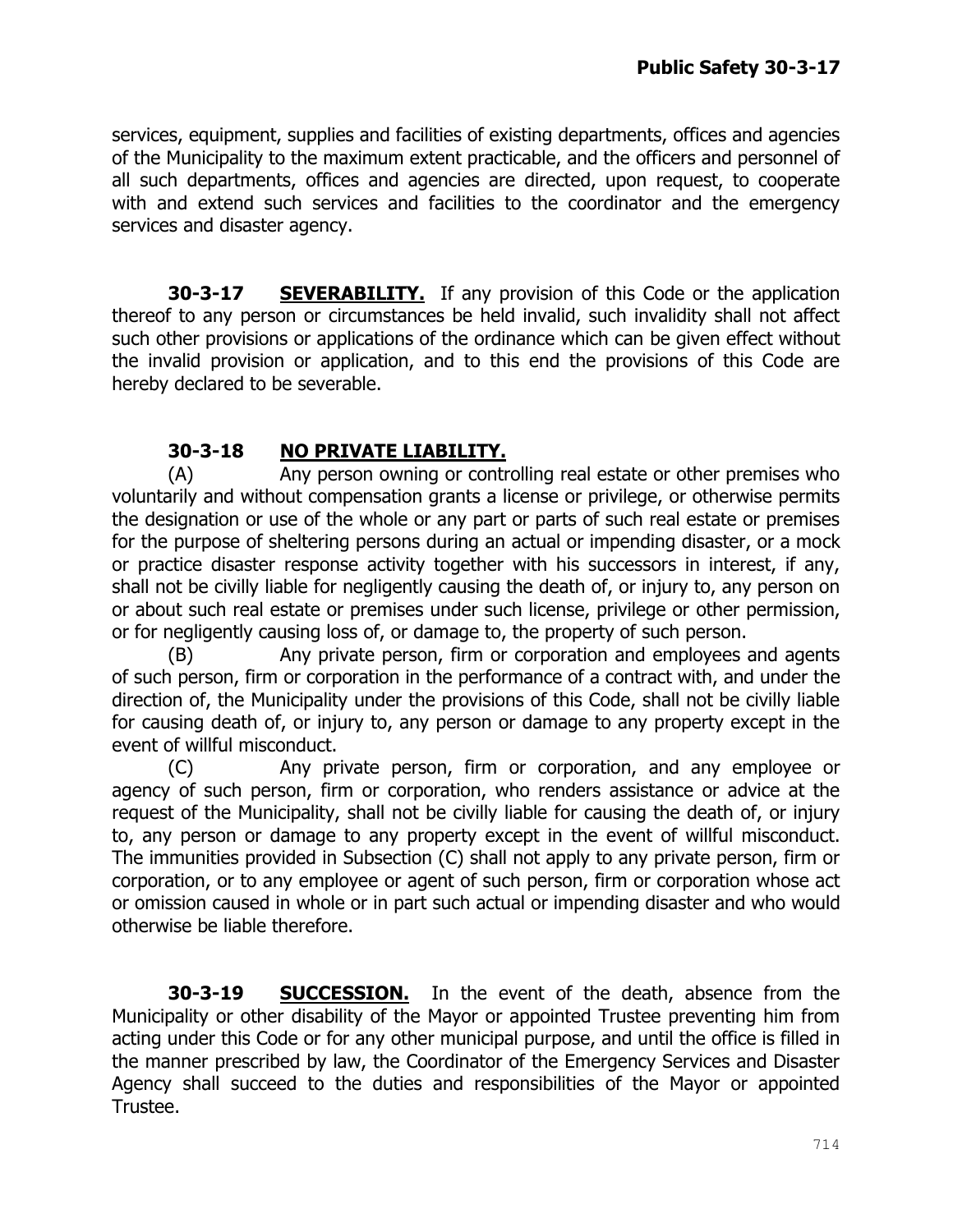**30-3-20 COMPENSATION.** The Village Board, by its annual appropriations ordinance, may provide for the payment of the salary of the Coordinator and such other office staff and personnel as may be expressly provided for in the Ordinance. Nothing herein contained shall prohibit any member of the agency from receiving compensation from the State of Illinois Emergency Management Agency under any provisions of that agency.

**30-3-21 PERSONNEL OATH.** Each person, whether compensated or noncompensated, who is appointed to serve in any capacity in the municipal Emergency Service and Disaster Agency, shall, before entering upon his duties, take an oath, in writing, before the Coordinator of the municipal Emergency Service and Disaster Agency before a person authorized to administer oaths in this Municipality, which oath shall be filed with the Coordinator of the Emergency Services and Disaster Agency, and which oath shall be substantially as follows:

"I, \_\_\_\_\_\_\_\_\_\_\_\_\_\_\_\_\_\_\_\_\_\_\_\_\_ do solemnly swear (or affirm) that I will support and defend and bear true faith and allegiance to the Constitution of the United States and the Constitution of the State of Illinois, and the territory, institutions and facilities thereof, both public and private, against all enemies, foreign and domestic; that I take this obligation freely, without any mental reservation or purpose of evasion; and that I will well and faithfully discharge the duties upon which I am about to enter. And I do further swear (or affirm) that I do not advocate, nor am I, nor have I been a member of any political party or organization that advocates the overthrow of the government of the United States or of this State by force or violence; and that during such time I am affiliated with the Village, I will not advocate nor become a member of any political party or organization that advocates the overthrow of the government of the United States or of this State by force or violence."

## **30-3-22 EMERGENCY TERMINATION OR REDUCTION OF ELECTRICAL SERVICE.**

(A) **Declaration of Emergency Condition.** When in the judgment of the Mayor or appointed Trustee or Village Board, as provided herein in **Section 30-3- 7(A)**, a local disaster emergency requires the termination or reduction of electrical service, the Mayor or appointed Trustee or Village Board shall forthwith declare in writing the existence of the emergency condition and order the termination or reduction.

**30-3-23 PENALTY.** Any person convicted of violating this Code or any order thereunder shall be punished by a fine of not exceeding **Five Hundred Dollars (\$500.00).**

## **(See 20 ILCS Sec. 3305/1 et seq.)**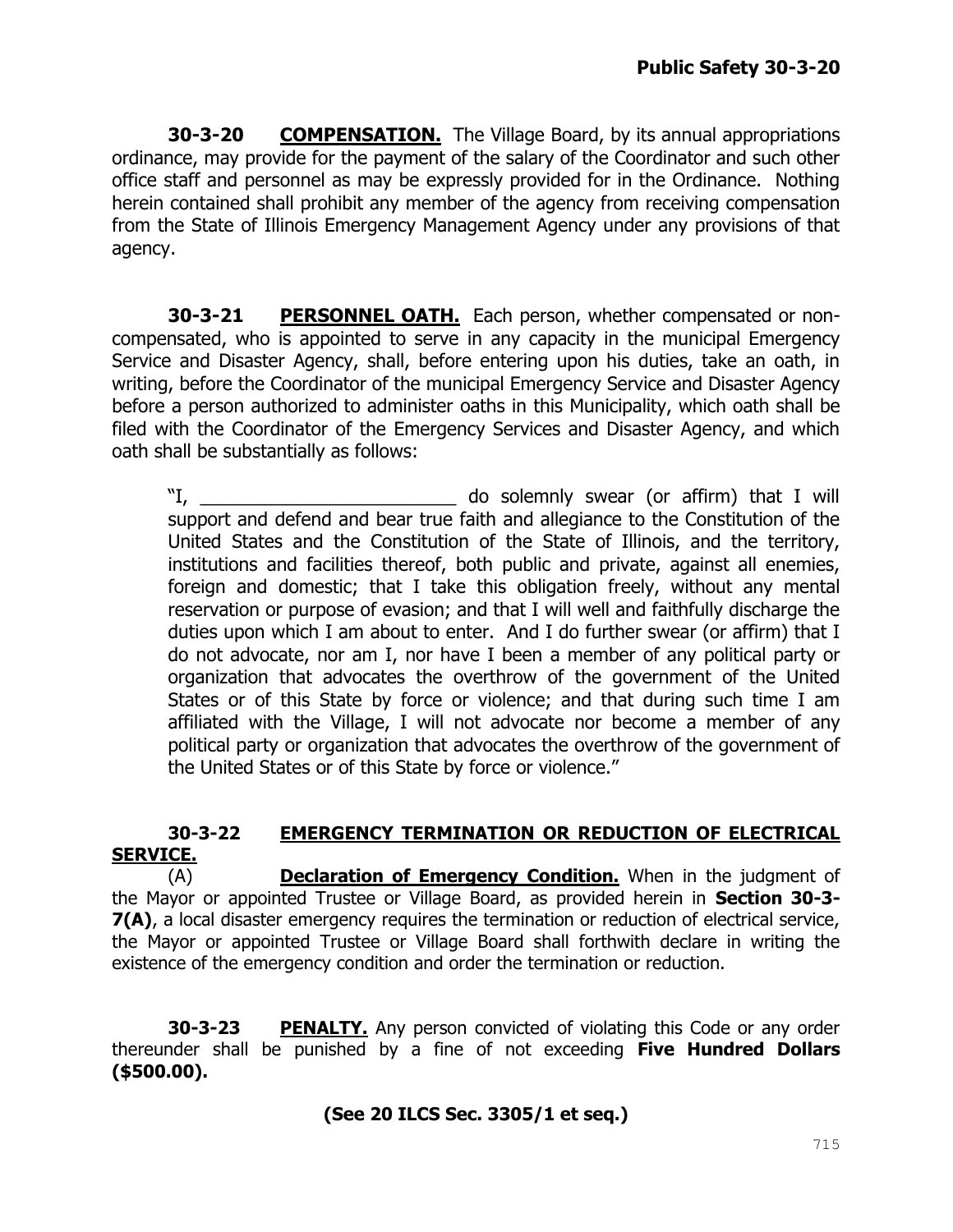# **ARTICLE IV - RESERVED**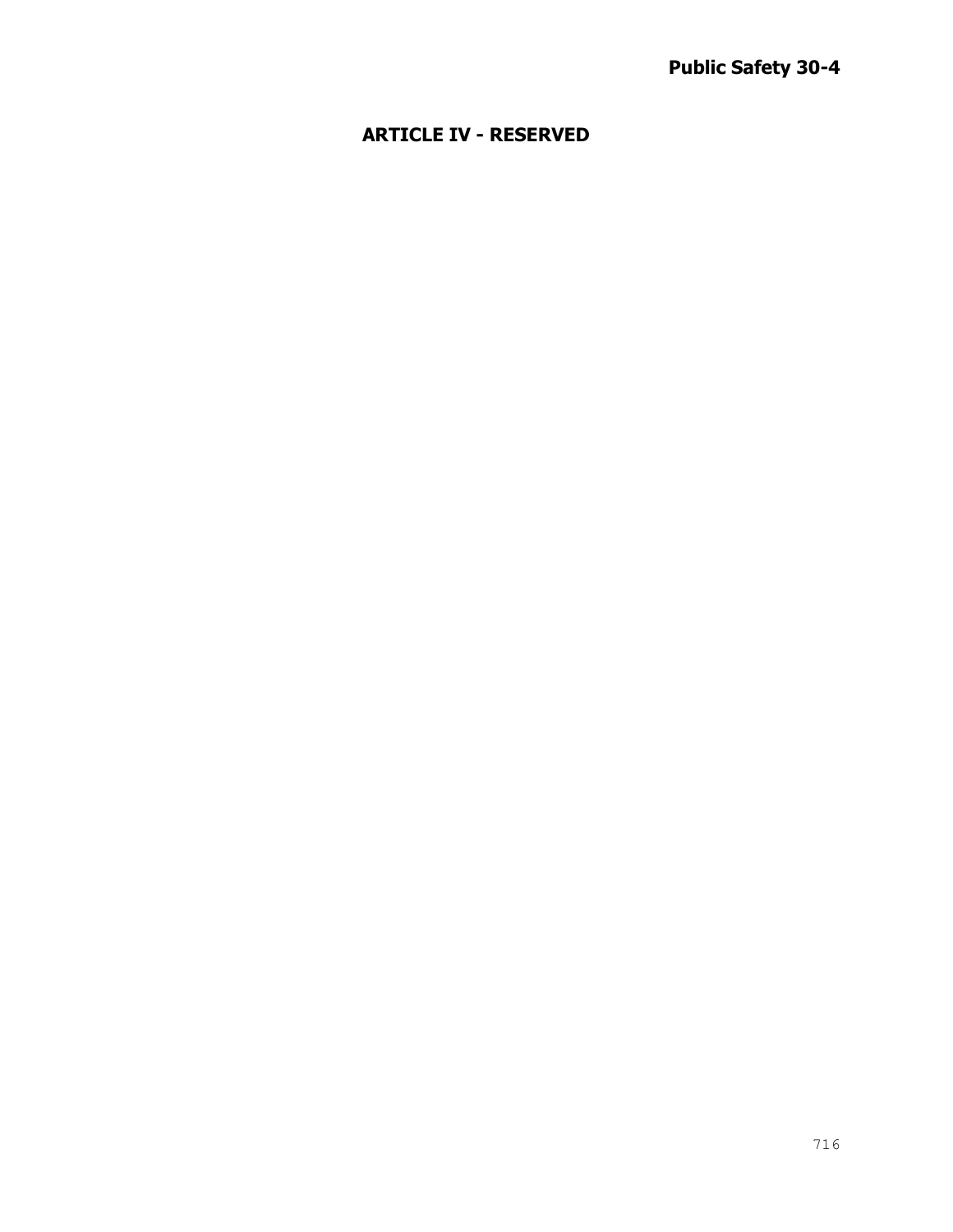# **ARTICLE V**

### **SMOKE DETECTORS IN DUPLEX AND MULTIPLE FAMILY RESIDENCES**

## **30-5-1 DEFINITION.**

**"Approved smoke detector"** or **"detector"** means a smoke detector of the ionization or photoelectric type, which complies with all the requirements of the Rules and Regulations of the Illinois State Fire Marshal.

**"Dwelling Unit"** means a room or suite of rooms used for human habitation, and includes a single-family residence as well as each living unit of a multiple family residence and each living unit in a mixed-use building.

# **30-5-2 SMOKE DETECTORS REQUIRED.**

(A) Every dwelling unit including mobile homes shall be equipped with at least **one (1)** approved smoke detector in an operating condition within **fifteen (15) feet** of every room used for sleeping purposes. The detector shall be installed on the ceiling and at least **six (6) inches** from any wall, or on a wall located between **four (4)** and **six (6) inches** from the ceiling.

(B) Every single-family residence shall have at least **one (1)** approved smoke detector installed on every story of the dwelling unit, including basements but not including unoccupied attics. In dwelling units with split levels, a smoke detector installed on the upper level shall suffice for the adjacent lower level if the lower level is less than **one (1)** full story below the upper level; however, if there is an intervening door between the adjacent levels, a smoke detector shall be installed on each level.

(C) Every structure which (1) contains more than **one (1)** dwelling unit, or (2) contains at least **one (1)** dwelling unit and is a mixed-use structure, shall contain at least **one (1)** approved smoke detector at the uppermost ceiling of each interior stairwell. The detector shall be installed on the ceiling, at least **six (6) inches** from the wall, or on a wall located between **four (4)** and **six (6) inches** from the ceiling.

(D) It shall be the responsibility of the owner of a structure to supply and install all required detectors. The owner shall be responsible for making reasonable efforts to test and maintain detectors in common stairwells and hallways. It shall be the responsibility of a tenant to retest and to provide general maintenance for the detectors within the tenant's dwelling unit or rooming unit, and to notify the owner or the authorized agent of the owner in writing of any deficiencies which the tenant cannot correct. The owner shall be responsible for providing one tenant per dwelling unit with written information regarding detector testing and maintenance.

The tenant shall be responsible for replacement of any required batteries in the smoke detectors in the tenant's dwelling unit, except that the owner shall ensure that such batteries are in operating condition at the time the tenant takes possession of the dwelling unit. The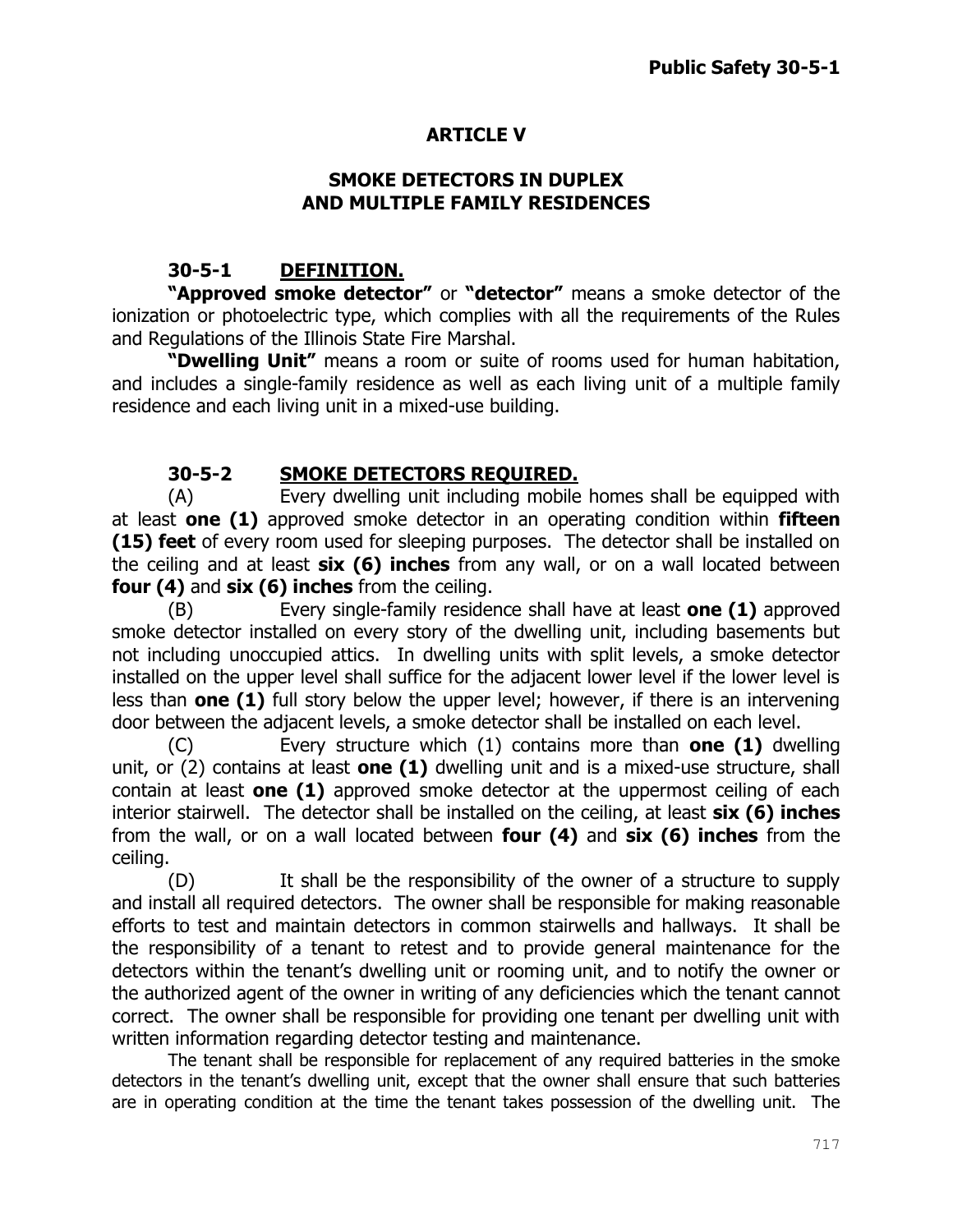tenant shall provide the owner or the authorized agent of the owner with access to the dwelling unit to correct any deficiencies in the smoke detector which have been reported in writing to the owner or the authorized agent of the owner.

**30-5-3 SMOKE DETECTION DEVICES REQUIRED.** Any new building or structure constructed on or after the effective date of this Chapter which will be used as a two-family residence or multiple family residence, shall locate and maintain therein a smoke detection device in proper working order in each story, basement or cellar, of each separate dwelling unit in each building and in each common hallway and common usable area of such structures.

**30-5-4 GRADUAL ELIMINATION OF NONCONFORMING USES.** Within **three (3) months** from the effective date of this Ordinance, all two-family and multiple-family residences and all business and commercial buildings located in the Village shall have installed and maintain therein smoke detection devices in proper working order in each story, basement or cellar of each separate dwelling unit and in each building and in each common hallway and common usable area of the building.

**30-5-5 INSPECTION.** The Fire Department, Fire Chief and/or his designated deputies shall have authority upon the giving of reasonable notice to the owner and occupants of each two-family and multiple-family residential building to go upon such premises and inspect the premises for compliance with the requirements of this Chapter.

**30-5-6 EXISTING DWELLINGS.** The requirements of this Article shall apply to any dwelling unit in existence on **July 1, 1988**, beginning on that date. Except as provided in **Section 30-5-7**, the smoke detectors required in such dwelling units may be either battery powered or wired into the structure's AC power line, and need not be interconnected.

**30-5-7 EFFECTIVE CONSTRUCTION.** In the case of any dwelling unit that is newly constructed, reconstructed or substantially remodeled after **December 31, 1987**, the requirements of this Article shall apply beginning on the first day of occupancy of the dwelling unit after such construction, reconstruction or substantial remodeling. The smoke detectors required in such dwelling unit shall be permanently wired into the structure's AC power line, and if more than one detector is required to be installed within the dwelling unit, the detectors shall be wired so that the actuation of one detector will actuate all the detectors in the dwelling unit.